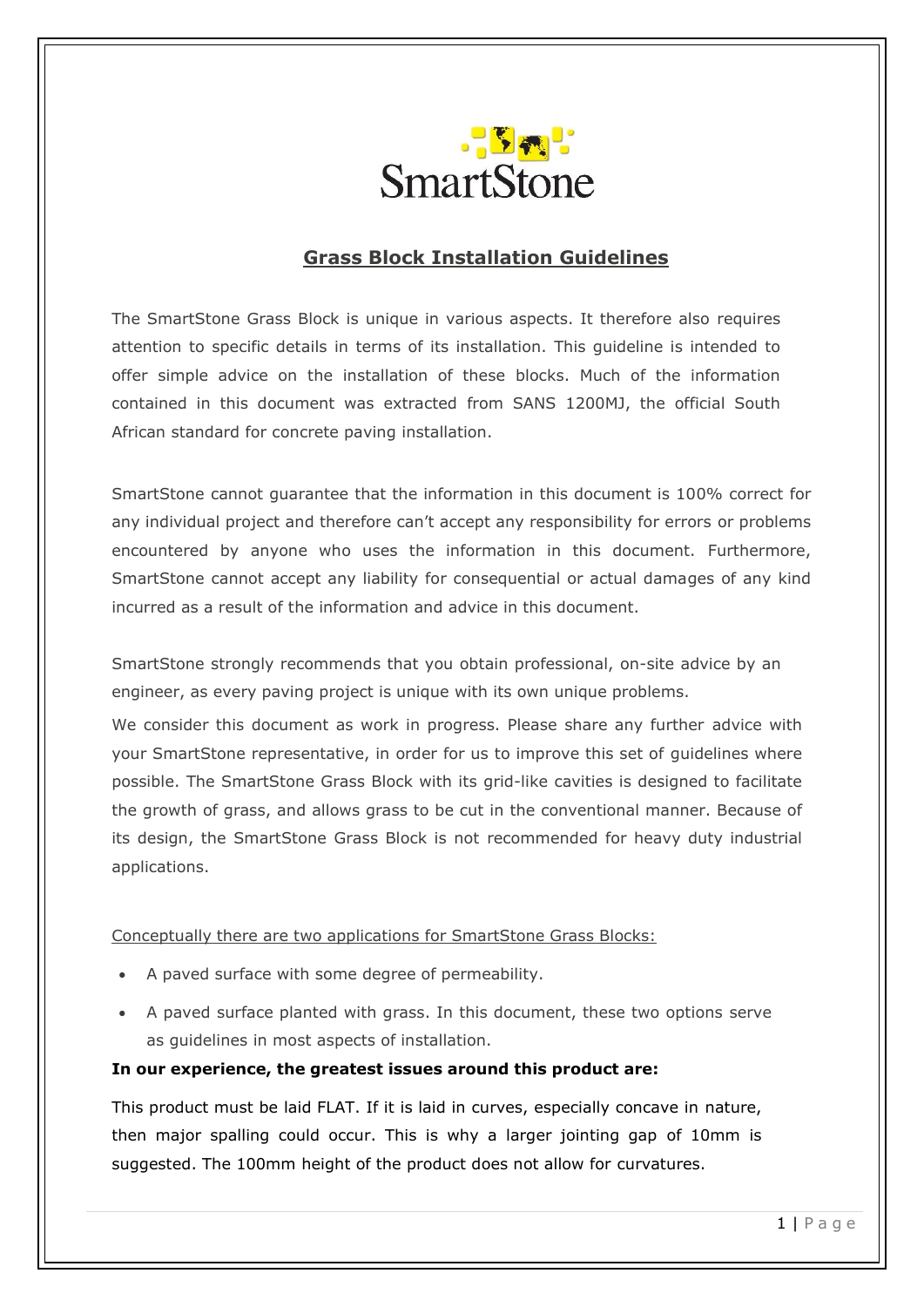#### **1. BASE PREPARATION**

Irrespective of its application, it is critical to the long-lasting stability of SmartStone Grass Block paving that the supporting base for the blocks be properly constructed.

The four main aspects of the base preparation are:

- Drainage
- Sub-grade
- Base course
- Bedding course

#### **2. DRAINAGE**

- The SmartStone Grass Block, is a permeable form of interlocking paving for areas where the stability of paving is needed, but the function and aesthetics of grass is desirable. The Grass Block system allows some stormwater to infiltrate through the grass cells, decreasing the volume of runoff that leaves the site.
- Where permeability is of critical importance it is recommended that the system should not be planted but rather for the cavities to be filled with 6.7mm single size stone.
- For a system where permeability is of critical importance, it is recommended to consult an engineer concerning the design of suitable layer works.

**The remainder of this document will focus on the installation of Grass Blocks to be planted with grass.**

## **3. SUB-GRADE**

- The sub-grade is the upper part of the soil, natural or constructed, which supports the loads transmitted by overlying paving.
- All vegetation and top soil must be removed.
- Must be well-drained and compacted.
- Insufficiently prepared sub-grade will cause a Grass Block installation to fail in the long term.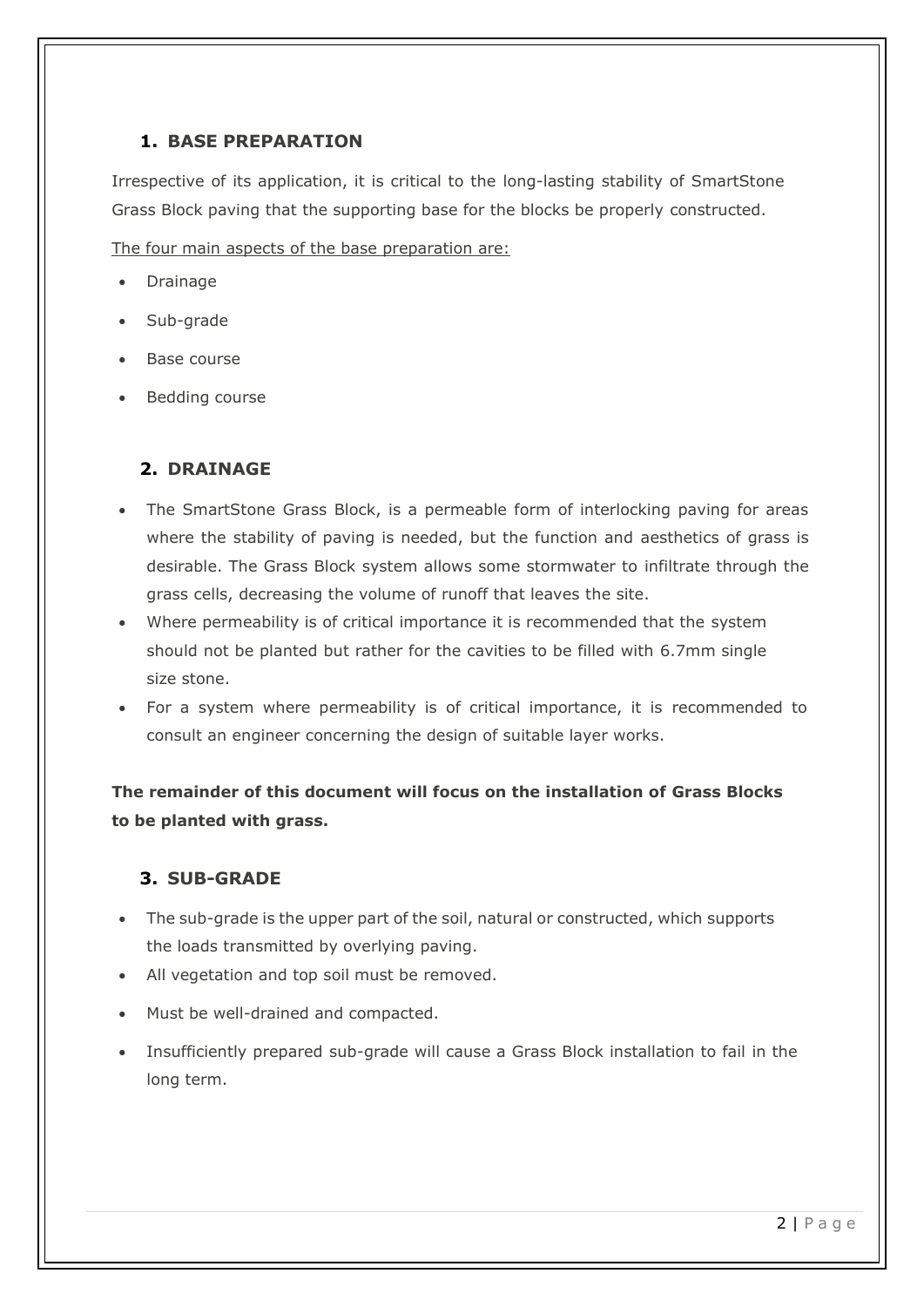#### **4. BASE COURSE**

- The base course is the foundation for the Grass Blocks. The sub-grade could serve as a base course where the sub-grade material is compact and uniform. (Consult an engineer for advice.)
- The base course should be compacted with a roller or heavy plate compactor.
- The compacted surface should be tight or close knit to prevent downward migration of bedding course material.
- Insufficiently prepared base course will cause a Grass Block installation to fail in the long term.

## **5. BEDDING COURSE**

- The bedding course is the layer that the Grass Blocks rest on.
- Well-graded, washed river sand is recommended as a bedding course material for Grass Blocks.
- It is essential for bedding sand to drain well.
- The uncompacted bedding course should be 30-40mm thick as recommended by SANS 1200MJ.
- Carefully screed (level) the bedding course with a straight edge.
- Do not use topsoil or compost as bedding course even if grass will be planted in the blocks.
- Bedding sand MUST be moist when the pavers are packed.
- According to SANS 1200MJ only enough bedding sand should be spread out for one day's installation at the most. (If more bedding sand is spread out - it will become too dry.)

## **6. EDGE RESTRAINTS**

Restrain the perimeter of the laid Grass Blocks to prevent the washing out of the bedding sand and grout (this will cause subsidence of Grass Blocks on the edge and could result in movement of the blocks).

Good edge restraints are:

• Kerbs like the Bosun Figure 12 garden kerb for small domestic applications or Bosun heavy duty kerbs for larger sites. Kerbs should be in place before levelling bedding sand.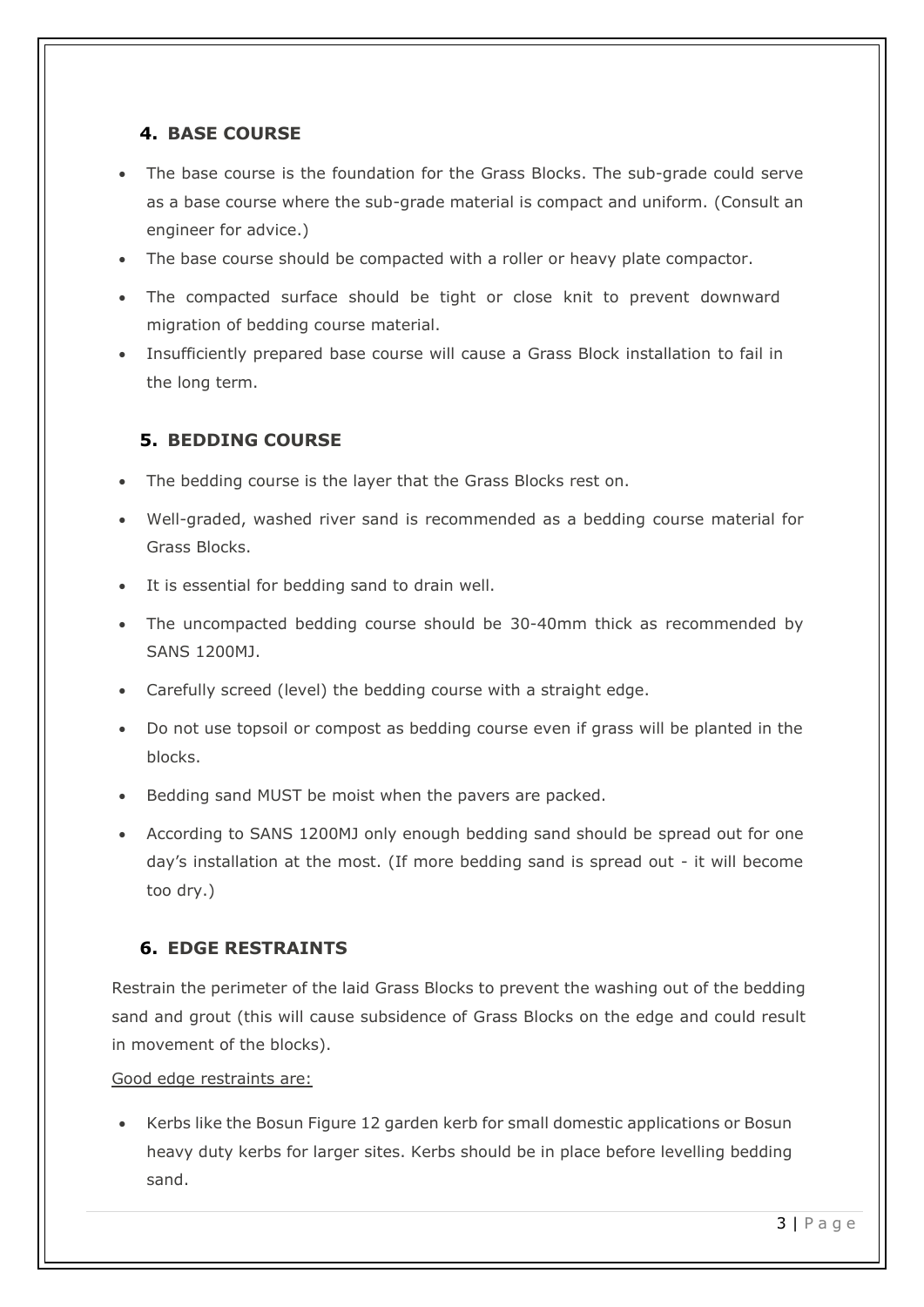## **7. HANDLING OF PRODUCTS**

To minimize damage to Grass Blocks during transport:

- Transport in packs. Place packs as close as possible to the laying surface to prevent excessive handling.
- Transport Grass Blocks effortlessly with the fully mechanical Paver Transport Cart, supplied by Cretesol [\(https://www.cretesol.co.za/paver-transport-cart/\)](https://www.cretesol.co.za/paver-transport-cart/).
- Carry blocks by hand to the laying area.
- As a last resort, Grass Blocks could be transported in specially prepared wheelbarrows and packed / unpacked individually by hand. Wheelbarrows should have a padding lining and even between layers of blocks, similar to the thick fabric used by moving contractors.

## **8. SETTING OUT**

Ensuring that your pattern stays aligned:

- Use taut setting out lines (a grid of string or nylon lines spaced at exact intervals).
- Constantly re-check your lines in all directions while installing the pavers, as it is very difficult & time consuming to straighten lines at a later stage.

# **9. LAYING PATTERNS**

The SmartStone Grass Block is installed in a stack bond pattern, where blocks are laid directly next to one another in a grid, similar to the way tiles are laid.

## **10. CUTTING**

If necessary, Grass Blocks can be cut:

- With a brick cutting machine or,
- With an angle grinder with a masonry disc or diamond blade.
- Use the ridges on the blocks as guidelines where possible.